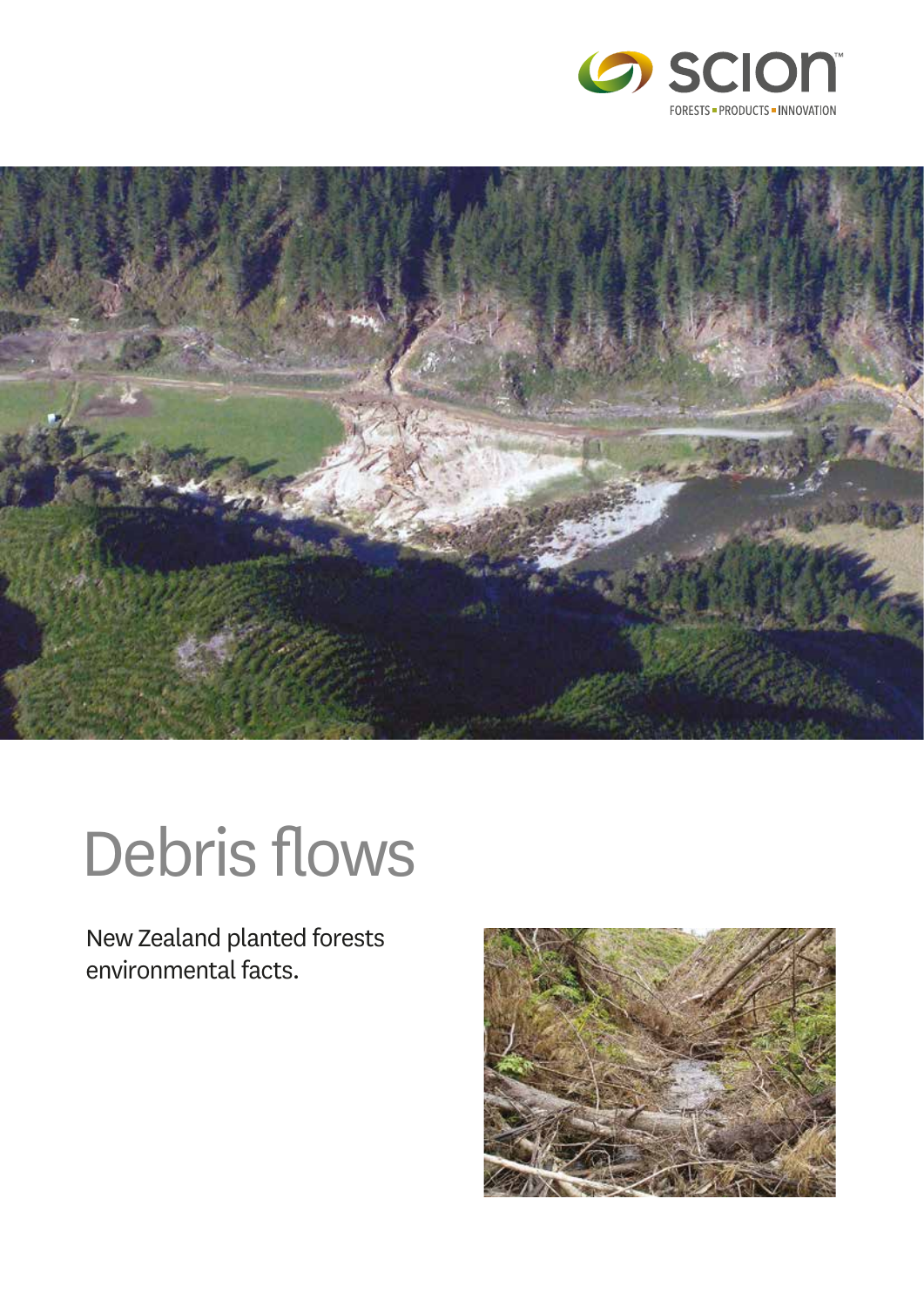There are some 1.7 million hectares of planted forests in New Zealand, and about a third of these are on erodible steepland terrain. Many of these forests were originally planted as erosion control forests and are now being harvested.

There is increasing concern and media attention about the environmental effects of steepland planted forestry. These centre on the post-harvest landscape response, including the increasing occurrence of woody debris in rivers and on beaches following intense rainstorms that generate landslides, and debris flows that entrain wood and sediment.

The challenge for New Zealand's steepland planted forests is to minimise these impacts within and beyond the forest boundary for improved environmental, social, and economic outcomes.



## **The process**

**Debris flows are not new.** They are a natural mass movement process that occurs in all steepland regions throughout the world and can occur in any type of forest. Debris flows happen where there is a combination of steep slopes, intense rainstorms and high sediment supply. There is a risk of their occurrence whenever forests are harvested from such terrain. In New Zealand, the North Island and the top of South Island are susceptible.

**Defining debris flows.** A debris flow is a 'very rapid to extremely rapid surging flow of saturated debris in a steep channel'. Their distinguishing feature is that they have very high sediment concentrations by weight, about 80%, and are much more powerful and destructive than water alone. Strong entrainment of sediment and water from the flow path enables debris flows to 'grow' and they often move in surges. They may or may not contain woody material from forests (i.e. they can be sediment-only). Debris avalanches or shallow landslides can transform into debris flows once they become confined to a channel.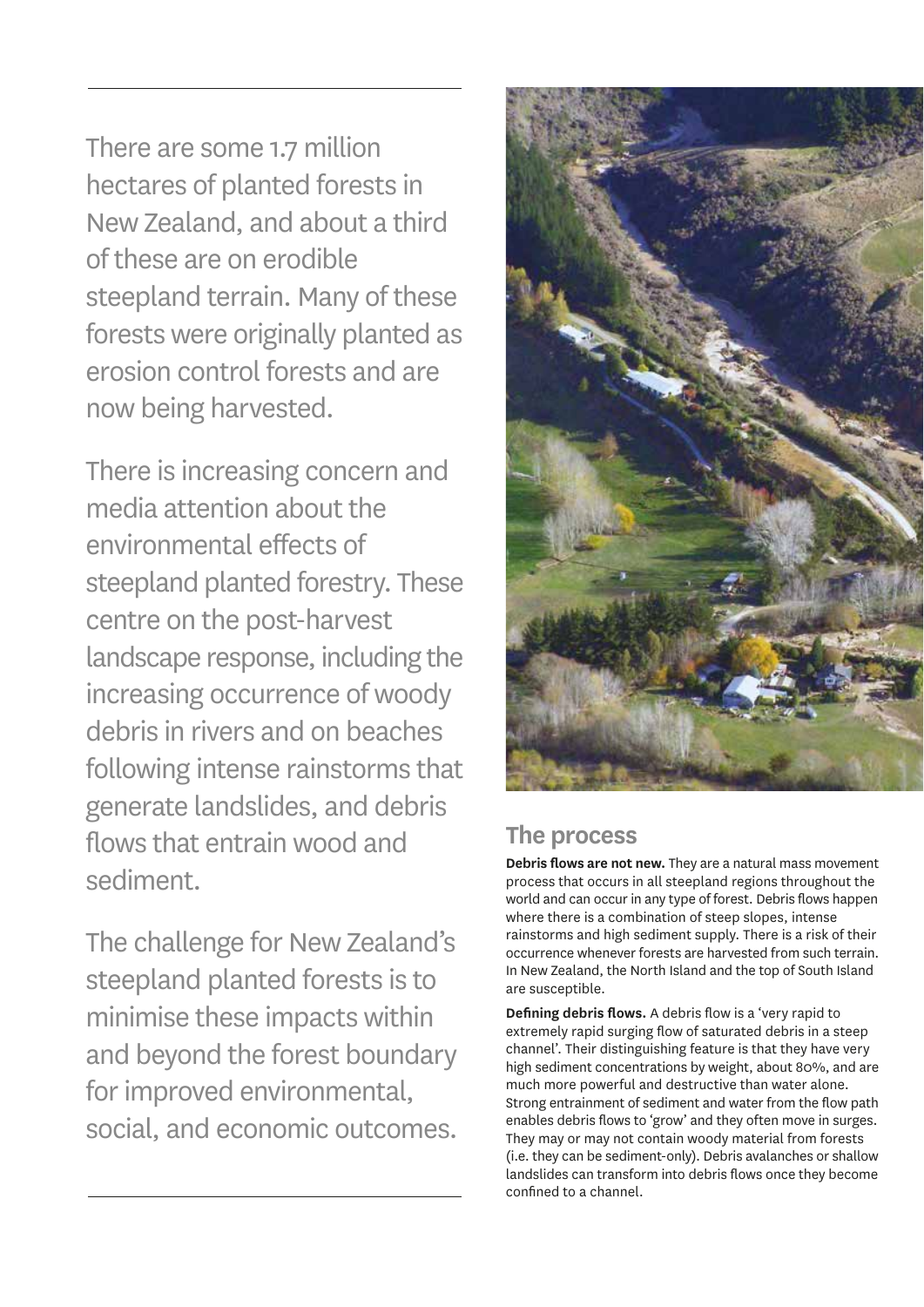

Rainfall and runoff on their own will not result in the movement of logging slash off slopes. Runoff into a stream channel will also not generally move large woody debris. Debris flows rarely occur if there is no slope failure. The primary cause of debris flows is the generation of sediment by mass movement into a channel.

Debris flows are very erosive within stream channels. They tend to erode vertically into the channel bed rather than laterally. As a rule, they only cease moving once the gradient changes or the flow depth reduces, such as on a fan or where a steep stream exits onto a flood plain.

## **Minimising debris flow risk**

There are two primary factors that can be used to assess the risk of a debris flow.

**Window of vulnerability** describes the elevated risk of landslides after a forest has been harvested and before the next crop reaches canopy closure and root site occupancy. The window is about 5-6 years but depends on factors such as stocking density, interval between harvesting and planting, geology, slope and terrain. It is during this period that debris flows are most likely.



*An example of typical changes in forest vegetation root strength or root reinforcement after timber harvesting showing the 'window of vulnerability' (see Phillips et al. 2012 for more details).*

**Hazard zoning and risk assessment.** Debris flows typically occur during intense rainstorms where slopes are steep and the landscape is susceptible to mass failure, providing large amounts of sediment.

There are three components to identifying risk: erosion susceptibility; storm event frequency and magnitude; and down-stream consequences of an erosion/debris flow event.

Records of past events can help to broadly understand the conditions that trigger debris flows. Predictive tools (e.g. topographic indices) to help identify where debris flows could occur and hence are likely to occur again, are improving. However, predicting the exact conditions under which a debris flow will occur, is challenging.

Improving understanding of past debris flow occurrences and development of predictive tools, coupled with an understanding of the likely down-stream consequences of debris flows (e.g. to infrastructure, communities) can help to develop effective risk assessment and hazard zoning.

### **Mitigation**

**What can we do about it?** As landslides and debris flows are natural processes, it is not feasible to stop them completely. These events have helped shape the New Zealand landscape. Currently, science is not yet able to determine the storm threshold conditions for which these events could be managed, however, we can try to minimise their impacts. To do so needs a combination of mitigations.

**Hazard avoidance.** Identify areas where debris flows are unlikely to occur, and site roads, bridges and other